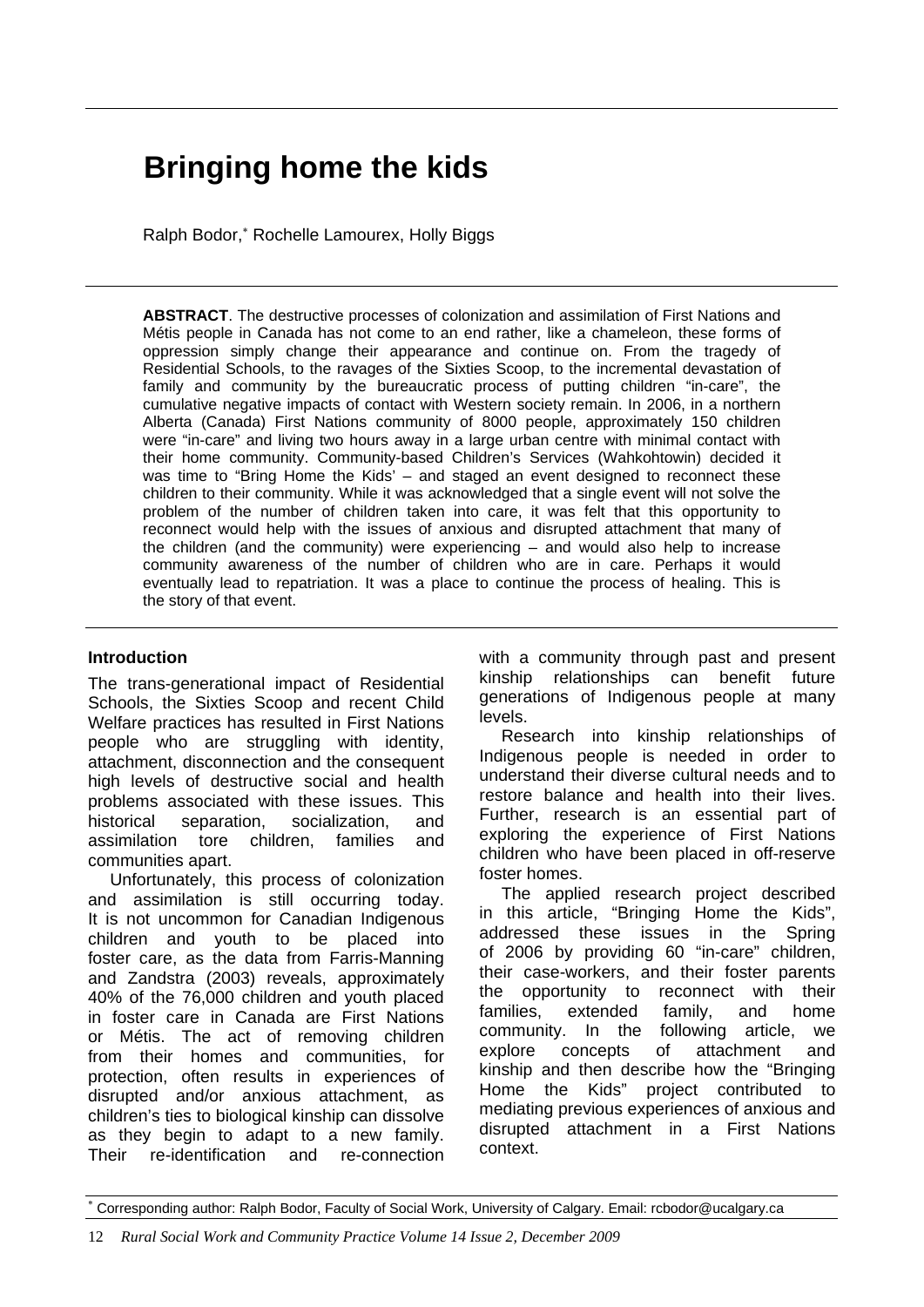## **Concepts of attachment, kinship and community**

## *Attachment*

Bowlby (cited in Waters & Cummings, 2000) provides the foundation of attachment theory. Attachment theory holds that infants form an attachment bond to their primary caregiver, using the caregiver as a secure base from which the infant explores their world. Ainsworth (1989) goes on to explain that from birth, infants are given behaviours that can support intimacy with their primary caregiver (i.e. crying to signal the caregiver that attention is needed).

Under healthy attachment circumstances, an infant has confidence that their caregivers will be available and responsive to their needs; the primary caregiver becomes a person of refuge and comfort. Schofield (2002) cites Bowlby 1969, George 1996, & Howe et al 1999, findings that reliable and responsive care from the primary caregiver are the foundations for loving relationships, and lead to the core attachment concept of felt security (p. 262). This is not to say that once an attachment bond is created, it cannot be broken. By removing the child from their primary caregiver, attachment can become disrupted. Marriage, parenting, caring for others and receiving care from others are all thought to be affected by attachment systems. Regardless of the situation, disrupted attachment can result in many complications.

Grigsby (1994) explains that either the threat or actual loss of the bond between the infant and primary caregiver can result in sorrow and stimulate anger (p. 270). In attachment theory, internal working models direct the interpretation and planning of the behaviours (Bretherton, 1990, p. 240), their function is to process and make sense of the relationship between infant and caregiver.

The necessity of promoting healthy attachment styles for children in care is clear, as disrupted attachment may cause issues in relationships such as sorrow and anger, throughout the foster care experience and possibly all future relationships. Children who experience disrupted attachment (an initial bond with a subsequent disruption) or anxious attachment (a partial bond with subsequent disruption of the attached relationship) display behaviours and attitudes that tend to derail social and interpersonal success in later years. Barnett and Vondra (1999), explain that

"attachments develop in the context of relationships…" (p. 6). While attachment disorders such as these can take years to resolve, it is important that attachment disordered children be given the chance to have their basic needs met and to feel cared for and safe.

#### *The effects of visitation on attachment*

Extensive research has been conducted on the importance of visitation between foster families and biological families. Visitation can work to promote and heal issues of attachment between biological families and the child in care and to diminish the effects of anxious and disrupted attachment. Grigsby (1994) elaborates on the importance of visitation to attachment: when Children Services works with the foster care family and the biological family to arrange regular visitation, "children can feel more secure in their attachment" (p. 272). Supervised visitation can also become a situation where families (both biological and foster) can learn about each other's "roles, hierarchies, alliances, relationships, boundaries, rules and beliefs" (Minuchin & Fisherman, cited in Lee & Stacks, 2004, p.4). McWey and Mullis (2004) posit that the effects of visitation on attachment may come from several sources, such as the frequency and consistency of visitation, as well as the length of time in care (p. 294). Findings of their study demonstrated that children with a higher number of placements and longer time in care were rated with having anxious or disrupted attachment. A direct positive relationship was found between children who displayed high attachment rates and consistent and frequent visitations by their biological parents (p. 297).

## *The effects of visitation on family reunification*

When family reunification is the goal, regular visitation is crucial in creating or maintaining relationships between the child and the biological family (Hess, 192, as cited in Grigsby, 1994). In Perkins and Ansay's (1998) study on families who attended a supervised visitation centre (where biological and foster care families can visit in a supervised environment, where games, talking and sharing a meal are often present- similar to the "Bringing Home the Kids" project) it was found that 83% of referred families had at least one visit, with 33% of families continuing forward for ten or more visits (p. 255). Upon follow up,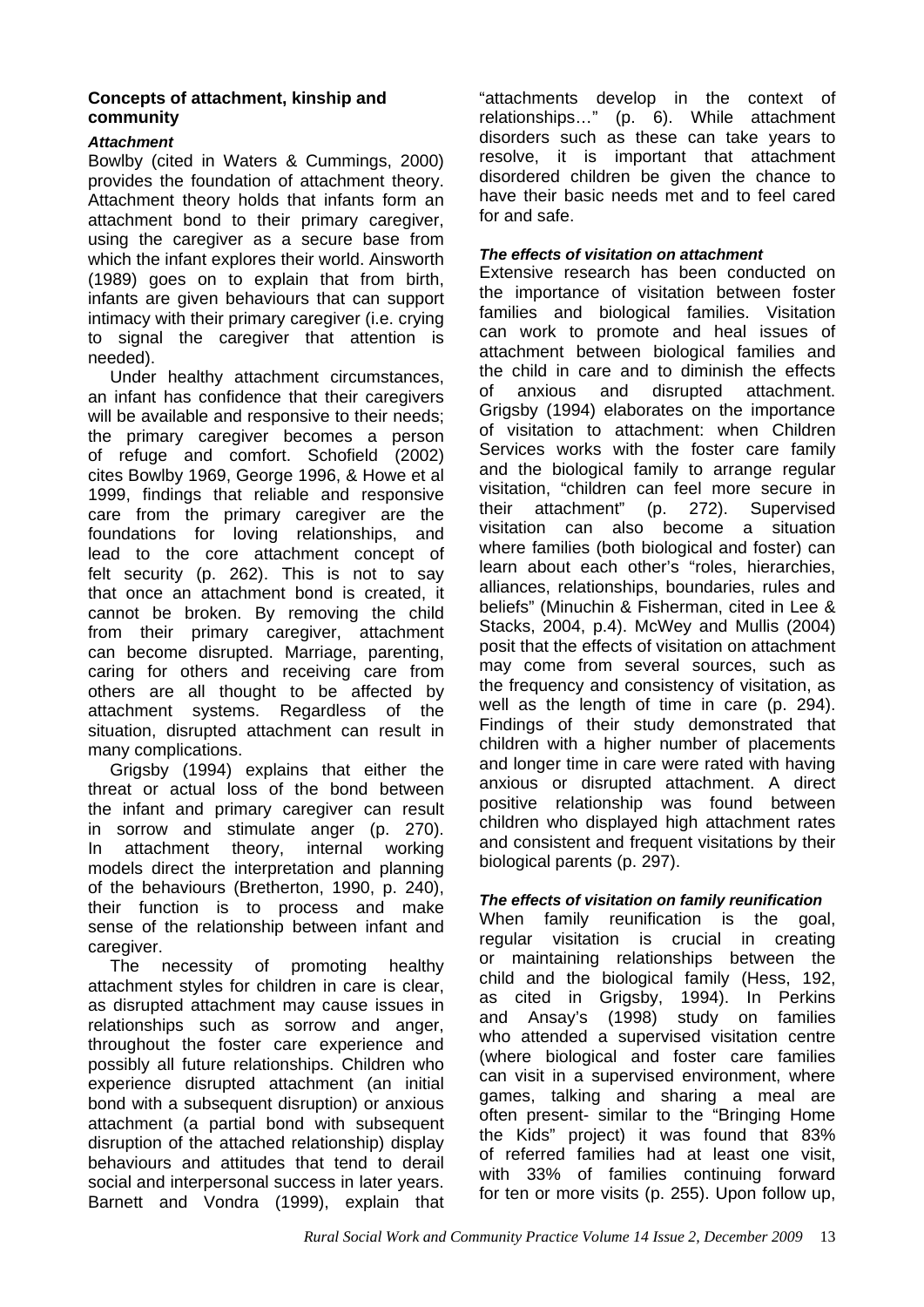42% of closed cases of the families who attended the supervised visitation centre resulted in reunification of the family; in contrast, only 29% of closed cases for families who did not participate in the supervised visitation centre resulted in reunification (p. 256).

Leathers' (2002) study provides valuable insight into the significance of the location where visitations occur. Leathers proposes that children whose visitations occur in their non-custodial mother's homes experience a mean of 18.9 more visits in six months than children who were visited in their foster homes (who received an average of 6.6 more visits than children that were visited in locations such as fast-food restaurants or agency offices (p.609-610)). In light of this information, efforts should be made to make visitations in a comfortable secure and familiar environment- for both the children and the parents. This finding gives credit to exploring the idea of returning children to their reserve community for reconnection. Regular and consistent visitation can work effectively to heal or create healthy attachment bonds and (if applicable) to achieve the goal of family reunification.

## *Historical background of kinship*

A historical look at the initial destruction of kinship systems of Native people is examined by Rose Stremlau (2005); she emphasizes the importance of social organization in kinship, "Native people organized their societies through kinship systems," which in turn determined their identities, rights and obligations (p. 266). She goes on to say that the prevailing view of the colonizer "did not differentiate among the different ways that Native people defined *family* and ordered their domestic lives" (p. 271). Stremlau (2005) states that the decisions of the colonizers "dismissed the rights of Native parents to raise their own children all together, and [they] advocated that the federal government assume guardianship overall the Native youths" (p. 272). Her literature thoroughly addresses the destructive affects that allotment had on Native kinship and the creation of gender inequalities in society, but reaffirms that Native kinship relations have continued, which has allowed survival in spite of the allotment process, thereby supporting the strength of the kinship system (Stremlau, 2005).

#### *Kinship and community*

Kinship and community can affect attachment. As discussed above, visitation can prove beneficial to attachment and the development of foster children. However, this statement also merits some understanding of kinship and community and how these factors may affect visitation. As Littner (cited in McWay & Mullis, p. 200) succinctly states, "For better or worse, [kinship relationships] are… roots to the past… support and foundation. When … separated from them, he has lost a part of himself" (p. 293). When recognizing the impact kinship can have on children, the effect is great. Kinship care allows children to be introduced to people they know, helps build connections to family, enables the spread of the family identity, and guides the child's cultural and ethnic identity (CWLA, as cited in Scannapieco & Hegar, 1996). Kinship care can also provide a sense of self, sense of identity and self-esteem in children when taught their family's history and culture (CWLA, as cited in Hegar, 1993).

Not only does kinship play an important factor in visitation and attachment for children in care, but also ties to the community are essential. Ensuring that a foster child is introduced to its community, or that an existing sense of community is strengthened, should play a role in each foster child's life. Simply stated, "Familiarity contributes to stability as an experience. Nostalgic affection for the home place may provide a secure basis for exploring the world" (Jones as cited in Settles, 2001, p. 630). By reintroducing foster children to their home place (as in the case of the "Bringing Home the Kids" project) this provides the foundation for foster children to explore their self-identity. However, it is noted that a "home" does not necessarily have a geographical location but as Settles (2002) suggests home may be "…where one spends holidays or other ritual events" (p. 630). By this reasoning, it makes it possible for children to have two "homes": one with their foster care family, but also a "home" within their community of origin where, upon visitation, they are introduced to and can participate in ceremonies or rituals such as traditional feasts, sweat-lodges, powwows, dancing, and drumming.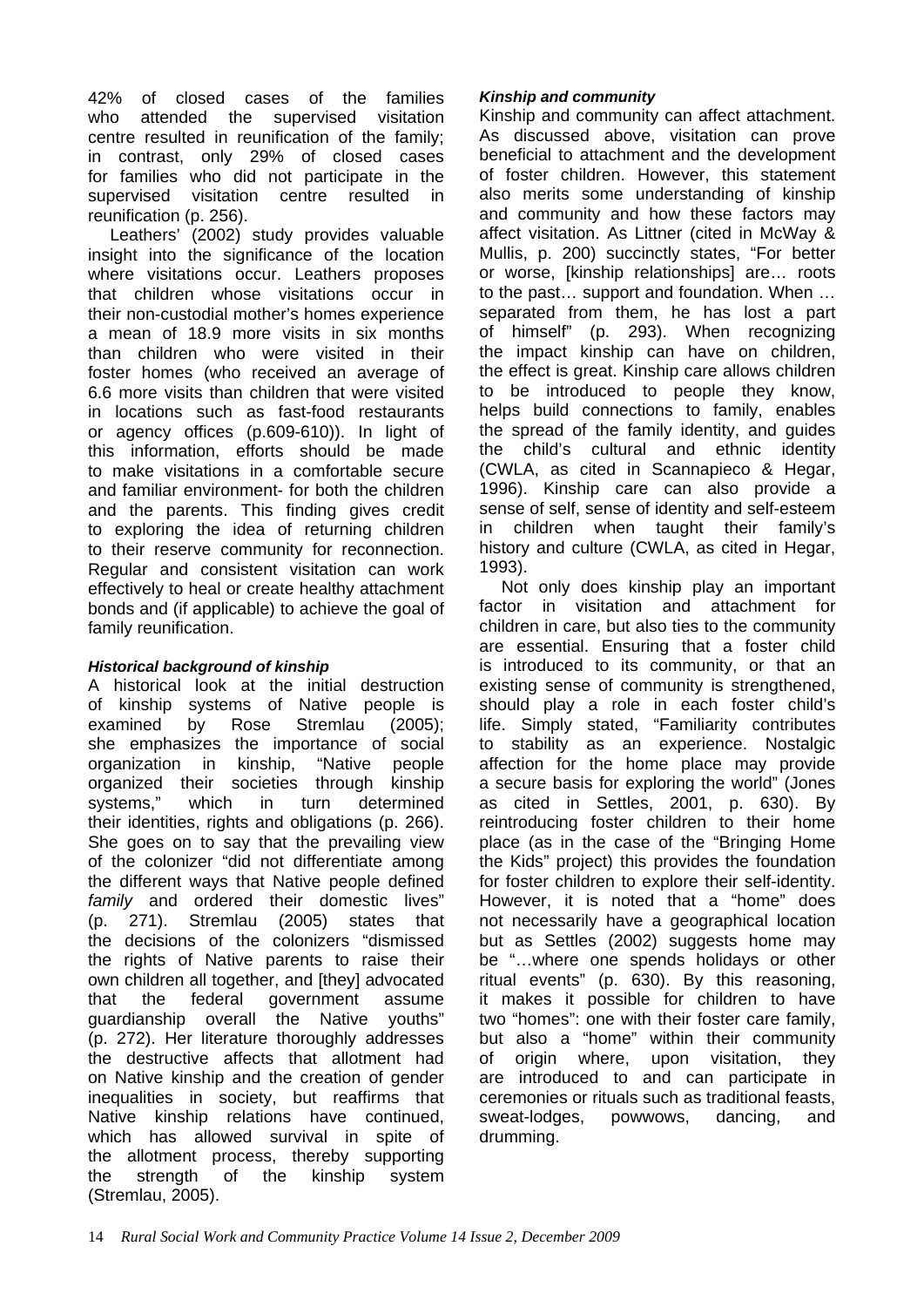# **The "Bringing Home the Kids" project**

The "Bringing Home the Kids" project attempted to support the reconnection of children being held in care (away from their home community) with their families, extended families, and their own community through a one-day event of celebration and ceremony. Through the use of a variety of experiences and resources including kinship maps, photographs, cultural gifts, education, and ceremony the project sought to reconnect children, community, and family.

The Cree people have a relationship-based culture expressed primarily through the concepts of relational accountability and the Cree term "wahkohtowin". "Wahkohtowin" translates roughly as "kinship" or "relationships" and contains a conceptual understanding of larger connection – to each other, to everything in creation, and includes previous ancestors and future generations. Connecting individuals as part of the community through the experience of "wahkohtowin" may help to heal experiences of disrupted attachment. It was important that the "Bringing Home the Kids" event include specific components that would address and ameliorate these children's experiences of broken attachment. The following component provided an opportunity to identify, document and share specific kinship relations of community and family.

In preparation for the event, the project organizers, urban-based Children's Services, and community-based wahkohtowin workers came together to create a culturally appropriate kinship map for every child and family involved with the event. It was acknowledged early on that "Geno-grams", as taught in western-based social work education, carry a specific worldview of family relationships (often referred to as the "nuclear" family) and do not reflect the traditional understanding of the kinship connections and kinship patterns of many First Nations peoples. Consequently, the project team attempted to construct "kinship maps" for each child and family involved that accurately reflected traditional and historical relationships between family and community members.

These kinship maps proved to be an important component in a variety of areas. First, they encouraged a culturally appropriate understanding of family connections and community relationships. Second, they enabled the project team to ensure that at least one individual represented on the kinship map was in attendance at the event in order to connect with the child and family involved. Third, as each child and/or family arrived at the event, they received a copy of their specific kinship map and were immediately connected with at least one person from their family. Finally, a photographer was standing by to take photographs of family members with the children. These photos were printed immediately and copies were given to the children and families. These visible and tangible connections to family and community provided an increased sense of attachment for each of the children involved.

In addition, the Wahkohtowin Society worked within the community to create and print two full–colour booklets for the event. The first "Awina Niya" (Who Am I), explored what it means to be Cree. It included traditional teachings about tipis, eagle feathers, language, kinship relations and the history of the community. The second booklet created was a Cree Colouring Book. Although similar in design to the colouring books which are familiar to many of us, this unique colouring book featured First Nations specific pictures, exercises, and language. For example, one page featured drawings of four traditional ceremonial dancers and asked the child to pick which picture was different from the others. Pictures were also captioned in the Cree language. It is interesting to note that even the choices of which pictures to include in a child's colouring book can have long-term impacts on world view and culture.

Along with the kinship maps, the Colouring Books and the Awina Niya booklets, the children also received a backpack, a t-shirt with the Wahkohtowin logo, and a beaded eagle feather. As each child was presented with their gifts, the female elders at the end of the procession wrapped each child in a blanket and welcomed them into the community. In addition, there were two horse drawn wagons that gave children and their families the opportunity to travel around the community. The event concluded with traditional dancing (some of the children had the opportunity to dance for the first time, in full regalia) and a closing feast. Needless to say, the event had a very strong impact on everyone.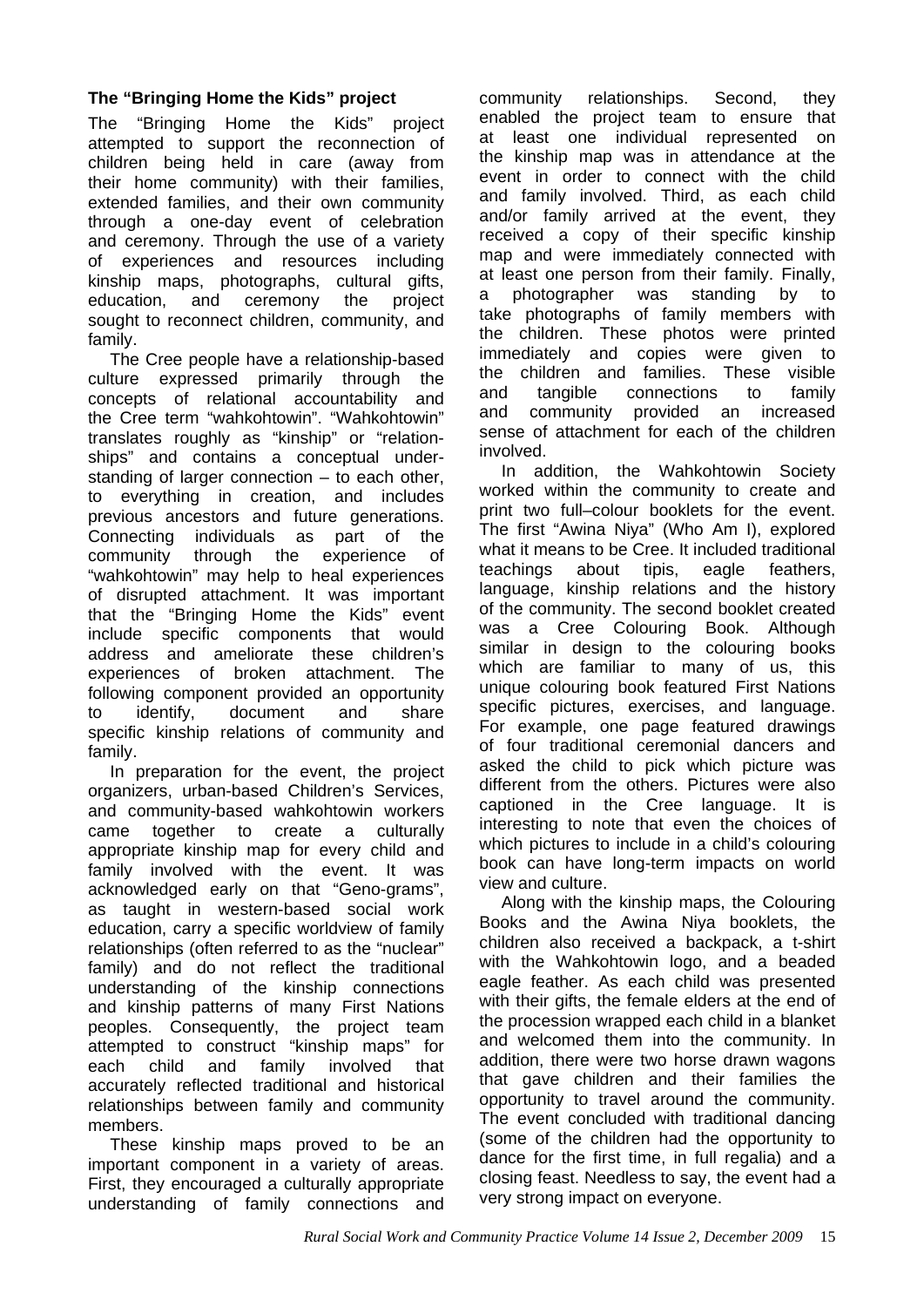Each child was reintroduced to their community and had the opportunity to experience the positive aspects of the Native community and celebrate being Cree. Additionally, the community came together to reinforce the "wahkohtowin" kinship relationship they have with the children in care. The "Bringing Home the Kids" project was an example of the blending of social work theory and the practical application of that theory. In First Nations communities, understanding and action are not separated – if you understand the meaning of an issue, you are obligated to contribute towards and to be a part of the resolution of that issue.

## **Discussion**

The benefits of supervised visitation have been discussed, as visitation promotes attachment bonds between children in care and their families. Frequent and consistent visitation was also found to be significant in positively affecting family reunification. The necessity of kinship and community was also discussed, as it is typically beneficial for children in care to be aware of their biological kinship, extended family and the community and culture into which they were born. The "Bringing Home the Kids" project engaged in opportunities to connect and reconnect children and to promote healthy attachment connections to family, extended family, and their community. The project was rooted in traditional teachings and social work theory and knowledge.

In the final evaluation, it was strongly felt by the various stakeholders that this event should be a yearly occurrence. The initial event was funded by a one-time partnership between Wahkohtowin (community-based First Nations Children's Services), urban-based Children's Services, and the First Nations Native Liaison Unit. Unfortunately, the cost of the event has subsequently become problematic, and determining which agency should be responsible for providing ongoing funding is a challenge. As is common in many areas of First Nations social, educational, and health programs, conflicts between community-based funding, provincial funding, and federal funding are difficult to resolve. As a consequence, many excellent projects such as this one have suffered a similar fate – leaving children, families and communities on their own.

#### **References**

Ainsworth, M. D. S. (1989). Attachments beyond infancy. *American Psychologist*, *44,* 709-16.

- Barnett, D., & Vondra, J. (1999). Atypical patterns of attachment: Theory, research, and current directions. In J. Vondra & D. Barnett (Eds.), *Atypical Patterns of Attachment in Infancy and early childhood among children at developmental risk* (pp. 1-24). Monographs of the Society for Research in Child Development, 64, (no. 3, serial no. 258).
- Bretherton, I. (1990). Communication patterns, internal working models, and the intergenerational transmission of attachments relations. *Infant Mental Health, 11(3),* 237-52.
- Farris-Manning, C., Zandstra, M. (2003). Children in care in Canada: A summary of current issues and trends with recommendations for Future Research Child Welfare League of Canada. Retrieved from www.nationalchildrensalliance.com/nca/pubs/20
- 03/Children\_in\_Care\_ March\_2003.pdf Grigsby, R.K. (1994). Maintaining attachment relationships among children in foster care. *Families in Society: The Journal of Contemporary Human Services, 75(5),* 269-76.
- Hegar, R.L. (1993). Assessing attachment, permanence, and kinship in choosing permanent homes. *Child Welfare, 72(4),* 367-78.
- Leathers, S.J. (2002). Parental visiting and family reunification: Could inclusive practice make a difference? *Child Welfare, 81(4),* 595-616.
- Lee, R.E., & Stacks, A.M. (2004). In whose arms? Using relational therapy in supervised family visitation with very young children in foster care. *Journal of Family Psychotherapy. 15(4),* 1-14.
- McWey, L.M. & Mullis, A.K. (2004). Improving the lives of children in foster care: The impact of supervised visitation. *Family Relations, 53(3),* 293-300.
- Perkins, D.F. & Ansay, S.J. (1998). The effectiveness of a visitation program in fostering visits with noncustodial parents. *Family Relations, 47(3),* 253-58.
- Schofield G (2002). 'The significance of a secure base: a psychosocial model of long-term foster care' *Child and Family Social Work 7 (4)*  259-72.
- Scannapieco, M. & Hegar, R.L. (1996). A nontraditional assessment framework for formal kinship homes. *Child Welfare, 75(5),*  567-82.
- Settles, B. H. (2001). Being at home in a global society: A model for families' mobility and immigration decisions. *Journal of Comparative Family Studies. 32(4),* 627-45.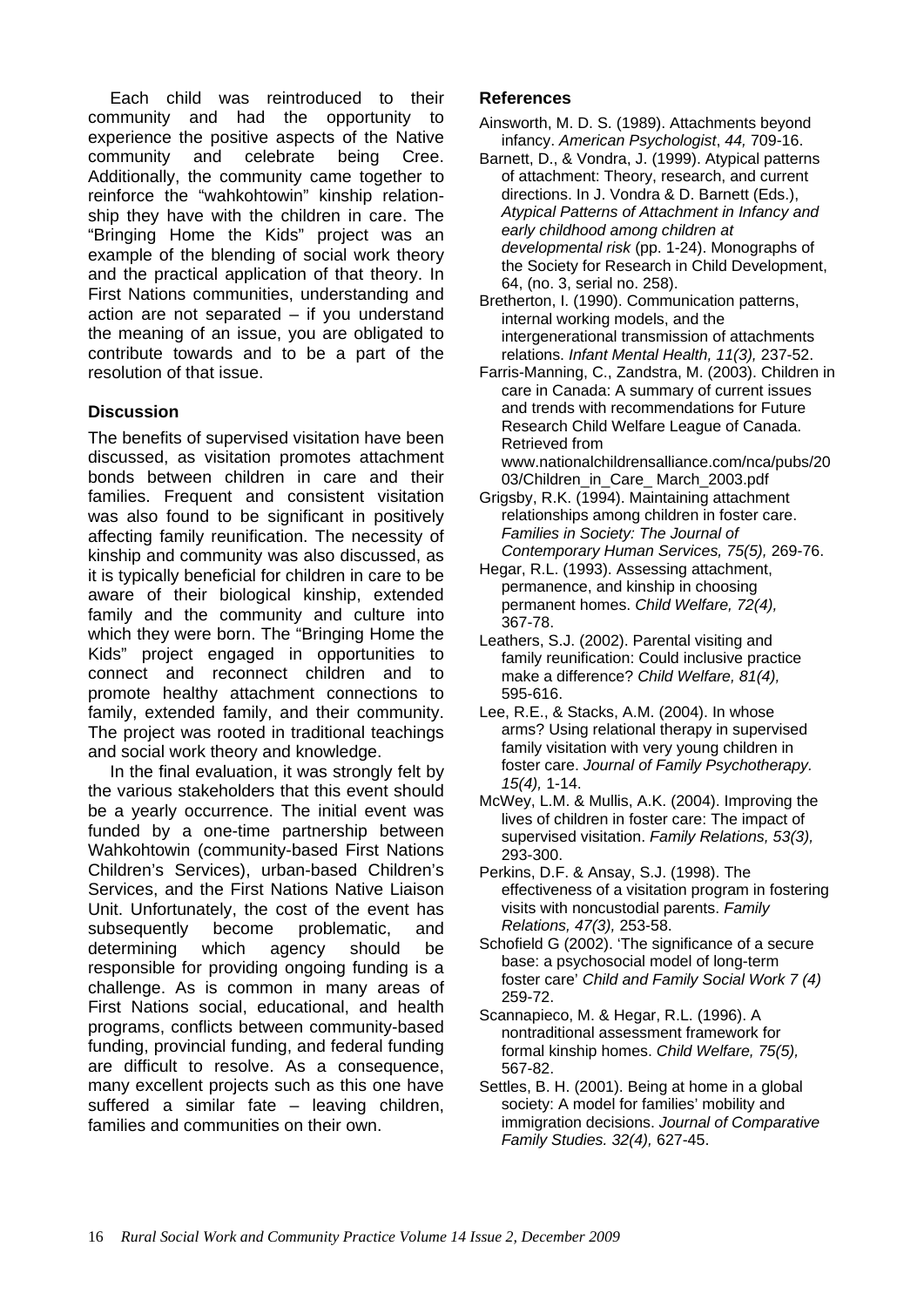- Stemlau, R. (2005). "To domesticate and civilize wild Indians": Allotment and the campaign to reform Indian families, 1875-1887. *Journal of Family History 30(3),* 265-86.
- Wahkohtowin Child Care Society: Delegated First Nation Agency for Saddle Lake Cree Nation. (2006). *Awina Niya* (Who am I?). Booklet prepared for the 2006 "Bringing Home the Kids".
- Wahkohtowin Child Care Society: Delegated First Nation Agency for Saddle Lake Cree Nation. (2006). *Coloring Book.* Booklet prepared for the 2006 "Bringing Home the Kids".
- Waters, E. & Cummings, E. M. *(2000).* A secure base from which to explore close relationships. *Child Development, 71, 164-72.*

#### *Author information*

**Dr. Ralph C. Bodor** has extensive experience in the delivery of human services and in social work education in rural, remote, First Nations and Métis communities in Alberta, Canada. His research, employing hermeneutic concepts, has focused on nonsexual dual/multiple relationships in rural and remote communities and issues impacting First Nations communities in Northern Alberta. Dr. Bodor is a member of the Faculty of Social Work, University of Calgary, and for the past ten years has worked extensively in developing and delivering accredited BSW and MSW social work courses to rural, remote, and Indigenous communities throughout Alberta. Apsis ninstoten nehiyewan. Ralph lives by a lake in rural Alberta with his family and his co-dependent cat, Max. Dr. Bodor can be contacted at rcbodor@ucalgary.ca

**Rochelle Lamoureux BFA** received a Bachelor of Fine Arts Degree, with a minor in French studies from the University of Calgary. Rochelle is Student Advisor for Graduate and Undergraduate programs with the University of Calgary, Faculty of Social Work, Central and Northern Alberta Region, and also works as effective writing support for the MSW Blue Quills program, offering MSW students editing and writing advice. Email: rdlamour@ucalgary.ca

**Holly Biggs BSW RSW** received her Bachelor of Social Work Degree from the University of Calgary. In addition to her front-line work with women, she has completed several community development research projects. She is currently employed as a Community Development Zone Coordinator for the Early Child Development Mapping Project, led by Community University Partnership out of the University of Alberta. Email: holbiggs@hotmail.com